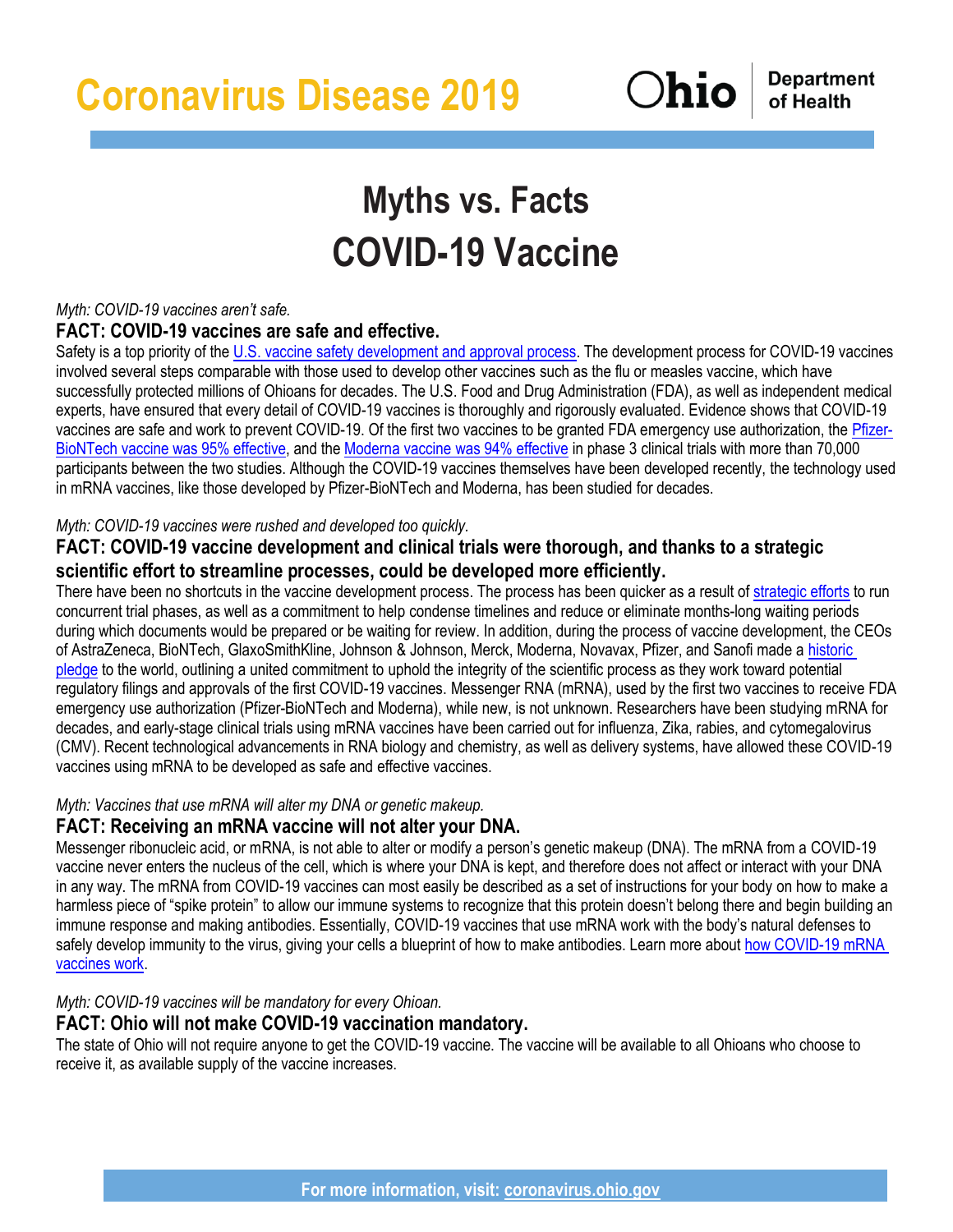#### *Myth: You can get COVID-19 from COVID-19 vaccines.*

## **Fact: COVID-19 vaccines will not give you COVID-19.**

None of the COVID-19 vaccines currently in development in the United States use the live virus that causes COVID-19. The Pfizer-BioNTech and Moderna vaccines are messenger ribonucleic acid, or mRNA, vaccines. The goal of these COVID-19 vaccines is to teach our immune systems how to recognize and fight the virus that causes COVID-19. Sometimes this process can cause side effects, such as fatigue, headache, soreness or redness at the injection site, and muscle or joint pain. These symptoms are normal and are a sign that the body is building immunity. It typically takes a few weeks for the body to build immunity after vaccination, and some vaccines require two doses, including the Pfizer-BioNTech and Moderna products. That means it is possible that a person could be infected with the virus that causes COVID-19 just before, or just after, getting the vaccination and become sick, since it takes the vaccine time to provide protection. Learn more about [how COVID-19 vaccines work.](https://www.cdc.gov/coronavirus/2019-ncov/vaccines/about-vaccines/how-they-work.html)

## *Myth: If I have recovered from COVID-19, I don't need to get the COVID-19 vaccine.*

# **FACT: People who have recovered from COVID-19 may still benefit from getting vaccinated.**

At this time, experts do not know how long someone is protected from getting sick again after recovering from COVID-19. Due to the severe health risks associated with COVID-19, and because re-infection with COVID-19 is possible, people may be advised to get a COVID-19 vaccine even if they have been sick with COVID-19 before. The immunity someone gains from having an infection, called natural immunity, varies from person to person. Both natural immunity and vaccine-induced immunity are important aspects of COVID-19 that experts are trying to learn more about, and the federal Centers for Disease Control and Prevention (CDC) will keep the public informed as new evidence becomes available.

#### *Myth: COVID-19 isn't very serious, so I don't need to get the vaccine.*

## **FACT: The severity of COVID-19 symptoms varies widely, and getting vaccinated can help prevent infection with COVID-19.**

While many people with COVID-19 have only a mild illness, others may get a [severe illness](https://www.cdc.gov/coronavirus/2019-ncov/symptoms-testing/symptoms.html) or die. There is no way to know how COVID-19 will affect you, even if you are not at [increased risk of severe complications.](https://www.cdc.gov/coronavirus/2019-ncov/need-extra-precautions/index.html) Also, if you get COVID-19, you may spread the disease to friends, family, and others around you while you are sick. COVID-19 vaccination helps protect you by allowing your body to create an antibody response without having to experience sickness. Learn more about [how COVID-19 vaccines work.](https://www.cdc.gov/coronavirus/2019-ncov/vaccines/about-vaccines/how-they-work.html)

#### *Myth: You will get a positive COVID-19 viral test if you receive the COVID-19 vaccine.*

## **FACT: COVID-19 vaccines will not cause you to test positive on COVID-19 viral tests.**

Vaccines currently in clinical trials in the United States won't cause you to test positive on [viral tests,](https://www.cdc.gov/coronavirus/2019-ncov/testing/diagnostic-testing.html) which are used to see if you have a current infection. If your body develops an immune response, which is the goal of vaccination, there is a possibility you may test positive on some [antibody tests.](https://www.cdc.gov/coronavirus/2019-ncov/testing/serology-overview.html) Antibody tests indicate you had a previous infection and that you may have some level of protection against the virus. Experts are currently looking at how COVID-19 vaccination may affect antibody testing results.

#### *Myth: Other vaccines, like the flu shot, will prevent COVID-19.*

# **FACT: Only vaccines designed specifically to prevent COVID-19 will protect you from COVID-19.**

Other vaccines, such as those for flu, measles, or other diseases, will not protect you from COVID-19. Only the vaccines designed specifically to protect you from COVID-19, once approved for use by the FDA, can prevent it. While a flu vaccine will not prevent you from getting COVID-19, it can prevent you from getting influenza (flu) at the same time as COVID-19.

## *Myth: There will not be enough vaccines for everyone.*

## **FACT: As production of vaccine continues to grow, every Ohioan who chooses to do so will be able to receive a vaccine to prevent COVID-19.**

The FDA has granted emergency use authorization for two COVID-19 vaccines so far. Initially, there will be a limited number of doses available, with prioritization of administration to populations at the highest risk. Ohio is committed to making the vaccine widely available, for those who want to receive it, as quickly as possible as supply increases. In time, as vaccine production ramps up and large quantities are available, every Ohioan who chooses to do so will be able to get vaccinated. But as supply is limited, vaccine administration will target specific high-risk populations.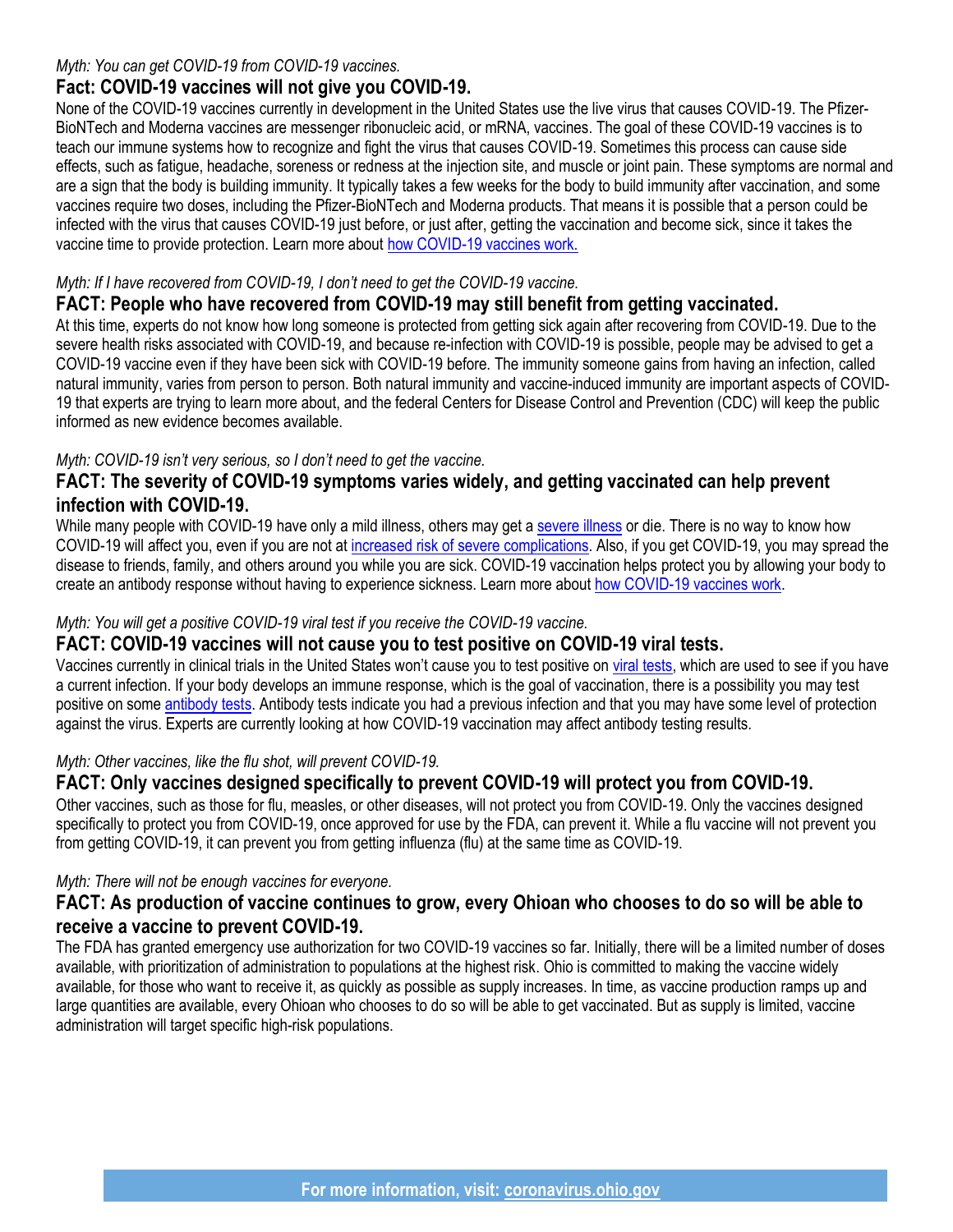#### *Myth: COVID-19 vaccines will implant tracking microchips in people.*

## **FACT: Vaccine injections do not contain tracking microchips.**

No vaccine injections or nasal sprays – including the shots for COVID-19 – contain microchips, nanochips, RFID trackers, or devices that would track or control your body in any way. Much like the way any shipment or delivery is tracked, shipments of vaccine doses will be monitored as they are shipped and administered across the country. However, the notion that these shots will contain tracking devices implanted into Ohioans is false.

#### *Myth: COVID-19 vaccines cause infertility or other serious medical problems.*

## **FACT: No serious safety concerns have been observed for the COVID-19 vaccines that have received emergency use authorization in the U.S.**

In the [Pfizer-BioNTech phase 3 clinical trial](https://www.pfizer.com/news/hot-topics/our_covid_19_vaccine_study_what_s_next) of more than 43,000 individuals, and the [Moderna Phase 3 clinical trial](https://investors.modernatx.com/news-releases/news-release-details/moderna-announces-primary-efficacy-analysis-phase-3-cove-study/) with 30,000 participants, no serious safety concerns were observed. The most common side effects were fatigue, headache, soreness or redness at the injection site, and muscle or joint pain. Side effects like these, while unpleasant, are a sign that your body is responding properly to create immunity from the virus that causes COVID-19.

#### *Myth: My children will be forced to get a vaccine.*

## **FACT: Children are not yet eligible to receive COVID-19 vaccines.**

Ohio is not mandating COVID-19 vaccines, and at this time, the COVID-19 vaccines that have received emergency use authorization (EUA) are not recommended for children under age 16. The Pfizer-BioNTech vaccine is recommended for people ages 16 and older, and the Moderna vaccine is recommended for people ages 18 and older. While additional clinical trial data is being gathered, children, like adults, should wear a mask, watch their distance, wash their hands, and avoid congregating in groups in order to protect themselves from COVID-19.

#### *Myth: The COVID-19 vaccines being used in the U.S. were developed using fetal cells.*

**FACT: Fetal cells were not used in the development of Pfizer-BioNTech or Moderna COVID-19 vaccines.**  Fetal cells were not used in the design, development, or production of Pfizer-BioNTech and Moderna COVID-19 vaccines.

#### *Myth: Pregnant and breastfeeding women should not get COVID-19 vaccines.*

## **FACT: Pregnant and breastfeeding women may choose to be vaccinated.**

[The CDC Advisory Committee on Immunization Practices \(ACIP\) has stated that people who are pregnant may choose to be](https://www.cdc.gov/coronavirus/2019-ncov/vaccines/recommendations/pregnancy.html)  [vaccinated.](https://www.cdc.gov/coronavirus/2019-ncov/vaccines/recommendations/pregnancy.html) The American College of Obstetricians and Gynecologists' (ACOG) Immunization, Infectious Disease, and Public Health Preparedness Expert Work Group prepared a [thorough outline related to COVID-19 vaccines for pregnant and breastfeeding women.](https://www.acog.org/clinical/clinical-guidance/practice-advisory/articles/2020/12/vaccinating-pregnant-and-lactating-patients-against-covid-19) ACOG recommends that COVID-19 vaccines should not be withheld from pregnant individuals who meet criteria for vaccination based on ACIP priority groups. The two vaccines currently available under emergency use authorization (EUA), Moderna and Pfizer-BioNTech, have not been tested in pregnant women. Therefore, there is no safety data specific to use in pregnancy. There is also no data on the safety of COVID-19 vaccines in lactating women or on the effects of mRNA vaccines on the breastfed infant or on milk production/excretion. The mRNA vaccines are not thought to be a risk to the breastfeeding infant. The CDC states that people who are [breastfeeding](https://www.cdc.gov/coronavirus/2019-ncov/vaccines/recommendations/pregnancy.html) and are part of a group recommended to receive a COVID-19 vaccine, such as healthcare personnel, may choose to be vaccinated.

#### *Myth: Once I get a vaccine, I can stop wearing a mask and social distancing.*

# **FACT: You should continue to wear a mask and practice social distancing after being vaccinated.**

The vaccine will protect you from getting ill from COVID-19, however, not enough is known about whether or not you can still carry the virus and spread it to others. At this time, those who get the vaccine should continue to wear masks and practice social distancing.

#### *Myth: Vaccines cause autism.*

## **FACT: Vaccines do not cause autism.**

Studies conducted across the globe continue to show that there is [no connection between autism and vaccines.](https://www.cdc.gov/vaccinesafety/concerns/autism.html)